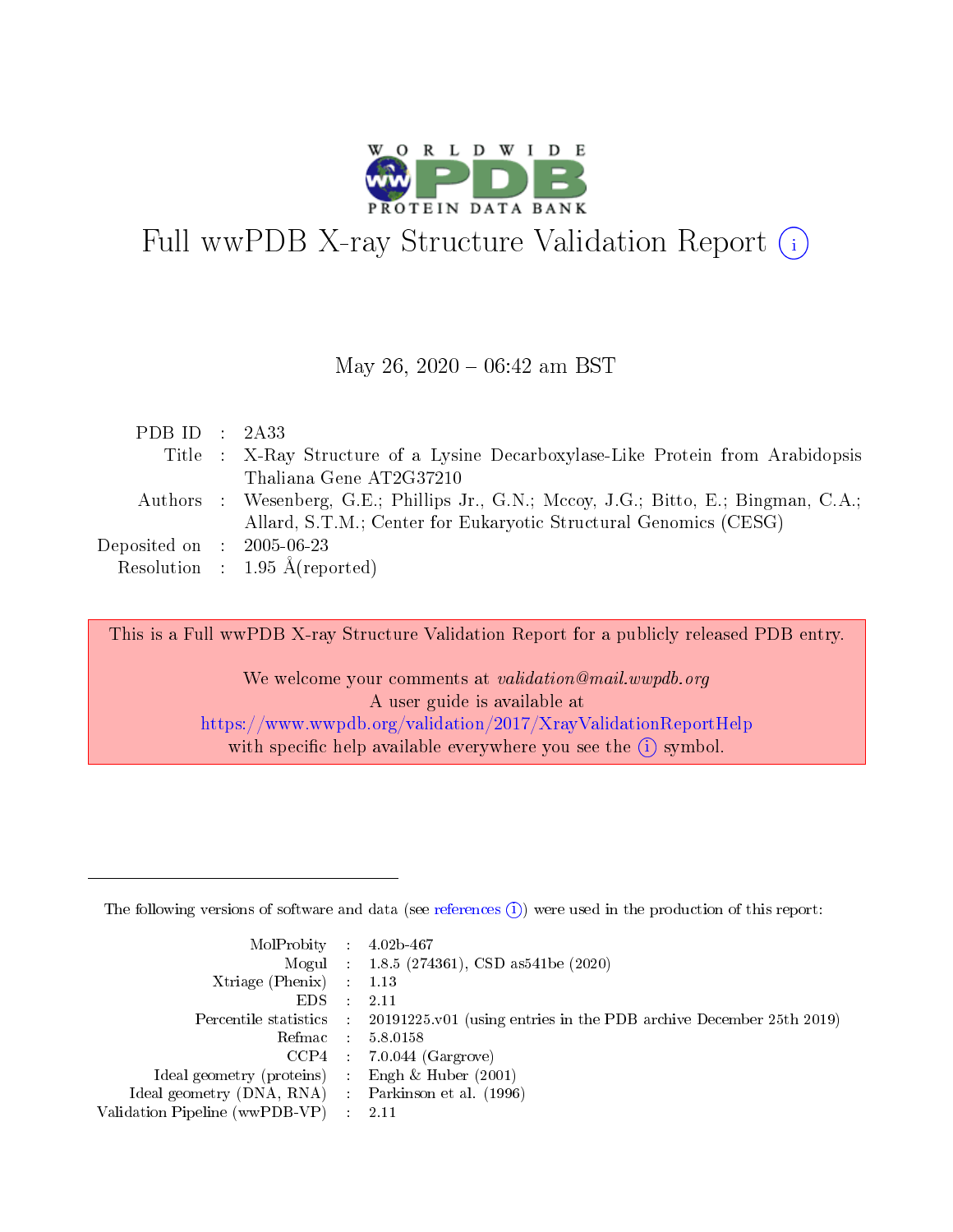# 1 [O](https://www.wwpdb.org/validation/2017/XrayValidationReportHelp#overall_quality)verall quality at a glance  $(i)$

The following experimental techniques were used to determine the structure: X-RAY DIFFRACTION

The reported resolution of this entry is 1.95 Å.

Percentile scores (ranging between 0-100) for global validation metrics of the entry are shown in the following graphic. The table shows the number of entries on which the scores are based.



| Metric                | Whole archive<br>$(\#\mathrm{Entries})$ | Similar resolution<br>$(\#\text{Entries}, \text{resolution range}(\text{\AA}))$ |
|-----------------------|-----------------------------------------|---------------------------------------------------------------------------------|
| $R_{free}$            | 130704                                  | $2580(1.96-1.96)$                                                               |
| Clashscore            | 141614                                  | $2705(1.96-1.96)$                                                               |
| Ramachandran outliers | 138981                                  | $2678(1.96-1.96)$                                                               |
| Sidechain outliers    | 138945                                  | $2678(1.96-1.96)$                                                               |
| RSRZ outliers         | 127900                                  | $2539(1.96-1.96)$                                                               |

The table below summarises the geometric issues observed across the polymeric chains and their fit to the electron density. The red, orange, yellow and green segments on the lower bar indicate the fraction of residues that contain outliers for  $>=3, 2, 1$  and 0 types of geometric quality criteria respectively. A grey segment represents the fraction of residues that are not modelled. The numeric value for each fraction is indicated below the corresponding segment, with a dot representing fractions  $\epsilon=5\%$  The upper red bar (where present) indicates the fraction of residues that have poor fit to the electron density. The numeric value is given above the bar.

| Mol | $Chain$ Length | Quality of chain |     |  |     |
|-----|----------------|------------------|-----|--|-----|
|     | $215\,$        | $\%$<br>70%      | 10% |  | 19% |
|     | ว1 ¤           | $\%$<br>68%      | 11% |  | 20% |

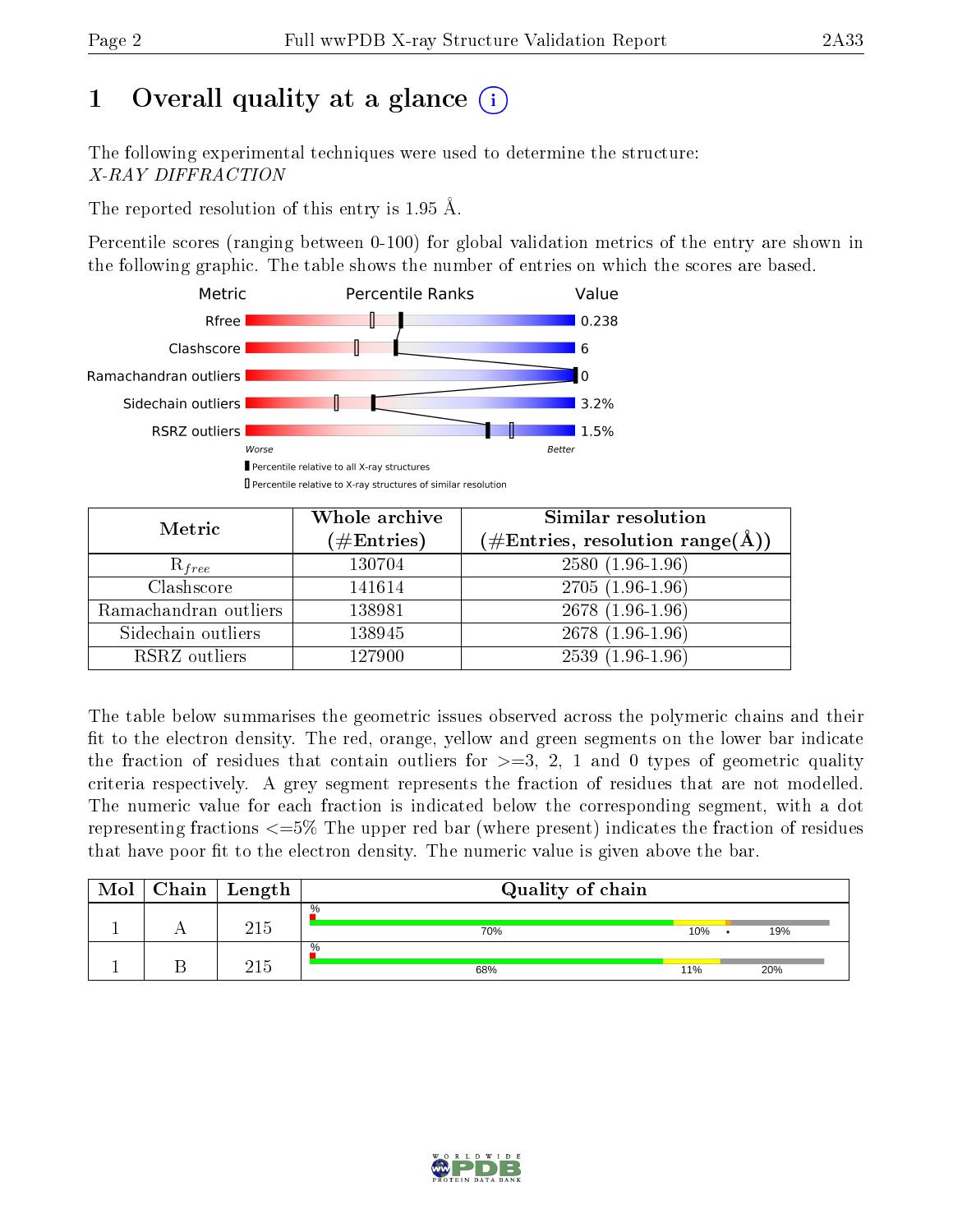# 2 Entry composition (i)

There are 4 unique types of molecules in this entry. The entry contains 2869 atoms, of which 0 are hydrogens and 0 are deuteriums.

In the tables below, the ZeroOcc column contains the number of atoms modelled with zero occupancy, the AltConf column contains the number of residues with at least one atom in alternate conformation and the Trace column contains the number of residues modelled with at most 2 atoms.

Molecule 1 is a protein called hypothetical protein.

| $\text{Mol}$ | Chain   Residues | Atoms                                    |     |       |         | $\rm ZeroOcc$   AltConf   Trace |  |  |
|--------------|------------------|------------------------------------------|-----|-------|---------|---------------------------------|--|--|
|              | 175              | Total C N O S Se<br>1328 842 229 250 2 5 |     |       |         |                                 |  |  |
|              | 173              | Total C N O S Se<br>1308                 | 828 | - 226 | 249 2 3 |                                 |  |  |

| Chain | Residue | Modelled | Actual | Comment                 | Reference   |
|-------|---------|----------|--------|-------------------------|-------------|
| А     |         | MSE      | MET    | MODIFIED RESIDUE        | GB 21805708 |
| А     | 8       | MSE      | MET    | MODIFIED RESIDUE        | GB 21805708 |
| А     | 58      | MSE      | MET    | MODIFIED RESIDUE        | GB 21805708 |
| А     | 81      | MSE      | MET    | MODIFIED RESIDUE        | GB 21805708 |
| А     | 99      | MSE      | MET    | MODIFIED RESIDUE        | GB 21805708 |
| А     | 106     | MSE      | MET    | <b>MODIFIED RESIDUE</b> | GB 21805708 |
| А     | 206     | MSE      | MET    | MODIFIED RESIDUE        | GB 21805708 |
| Β     |         | MSE      | MET    | MODIFIED RESIDUE        | GB 21805708 |
| B     | 8       | MSE      | MET    | MODIFIED RESIDUE        | GB 21805708 |
| Β     | 58      | MSE      | MET    | MODIFIED RESIDUE        | GB 21805708 |
| B     | 81      | MSE      | MET    | MODIFIED RESIDUE        | GB 21805708 |
| Β     | 99      | MSE      | MET    | MODIFIED RESIDUE        | GB 21805708 |
| В     | 106     | MSE      | MET    | MODIFIED RESIDUE        | GB 21805708 |
| Β     | 206     | MSE      | MET    | MODIFIED RESIDUE        | GB 21805708 |

There are 14 discrepancies between the modelled and reference sequences:

• Molecule 2 is SULFATE ION (three-letter code: SO4) (formula:  $O_4S$ ).

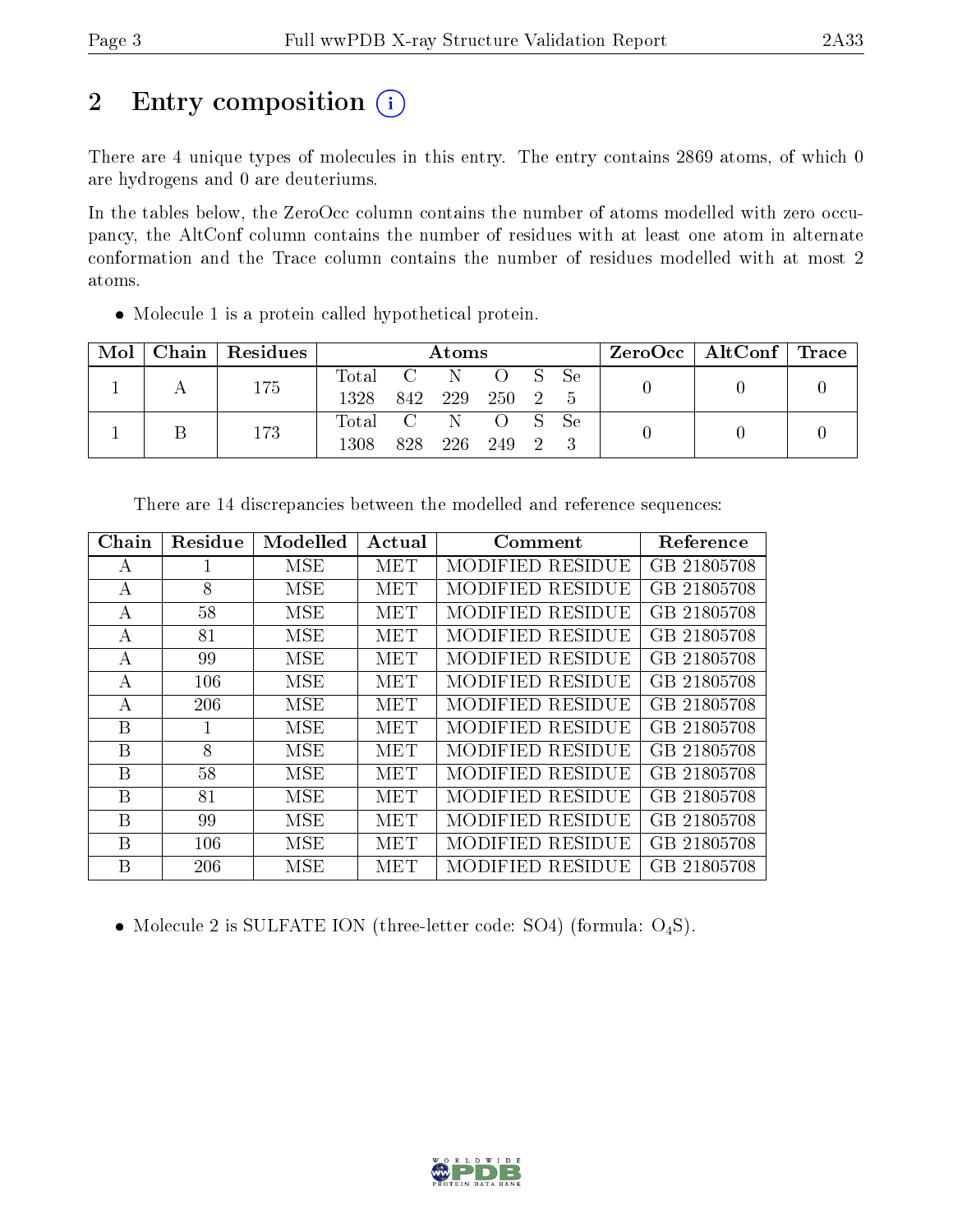

|  | Mol   Chain   Residues | Atoms     | $ZeroOcc \   \ AltConf \  $ |
|--|------------------------|-----------|-----------------------------|
|  |                        | Total O S |                             |
|  |                        | Total O S |                             |

Molecule 3 is MAGNESIUM ION (three-letter code: MG) (formula: Mg).

|  | $Mol$   Chain   Residues | Atoms | $ZeroOcc \   \ AltConf$ |  |
|--|--------------------------|-------|-------------------------|--|
|  |                          | Total |                         |  |

Molecule 4 is water.

|  | $\text{Mol}$   Chain   Residues | Atoms                 | $ZeroOcc \   \ AltConf \  $ |
|--|---------------------------------|-----------------------|-----------------------------|
|  | 104                             | Total O<br>104<br>104 |                             |
|  | 118                             | Total<br>118<br>118   |                             |

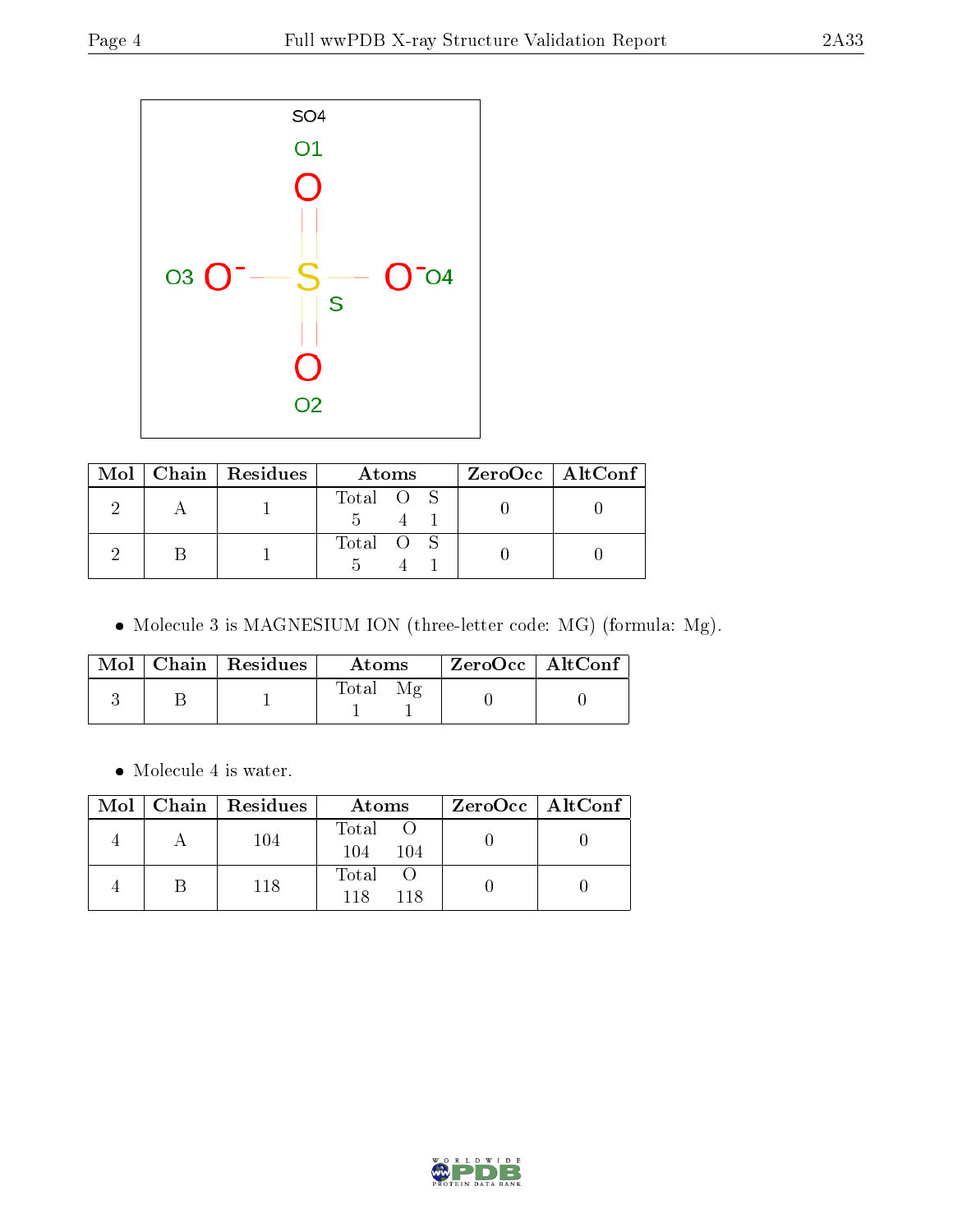# 3 Residue-property plots  $(i)$

These plots are drawn for all protein, RNA and DNA chains in the entry. The first graphic for a chain summarises the proportions of the various outlier classes displayed in the second graphic. The second graphic shows the sequence view annotated by issues in geometry and electron density. Residues are color-coded according to the number of geometric quality criteria for which they contain at least one outlier: green  $= 0$ , yellow  $= 1$ , orange  $= 2$  and red  $= 3$  or more. A red dot above a residue indicates a poor fit to the electron density (RSRZ  $> 2$ ). Stretches of 2 or more consecutive residues without any outlier are shown as a green connector. Residues present in the sample, but not in the model, are shown in grey.



• Molecule 1: hypothetical protein

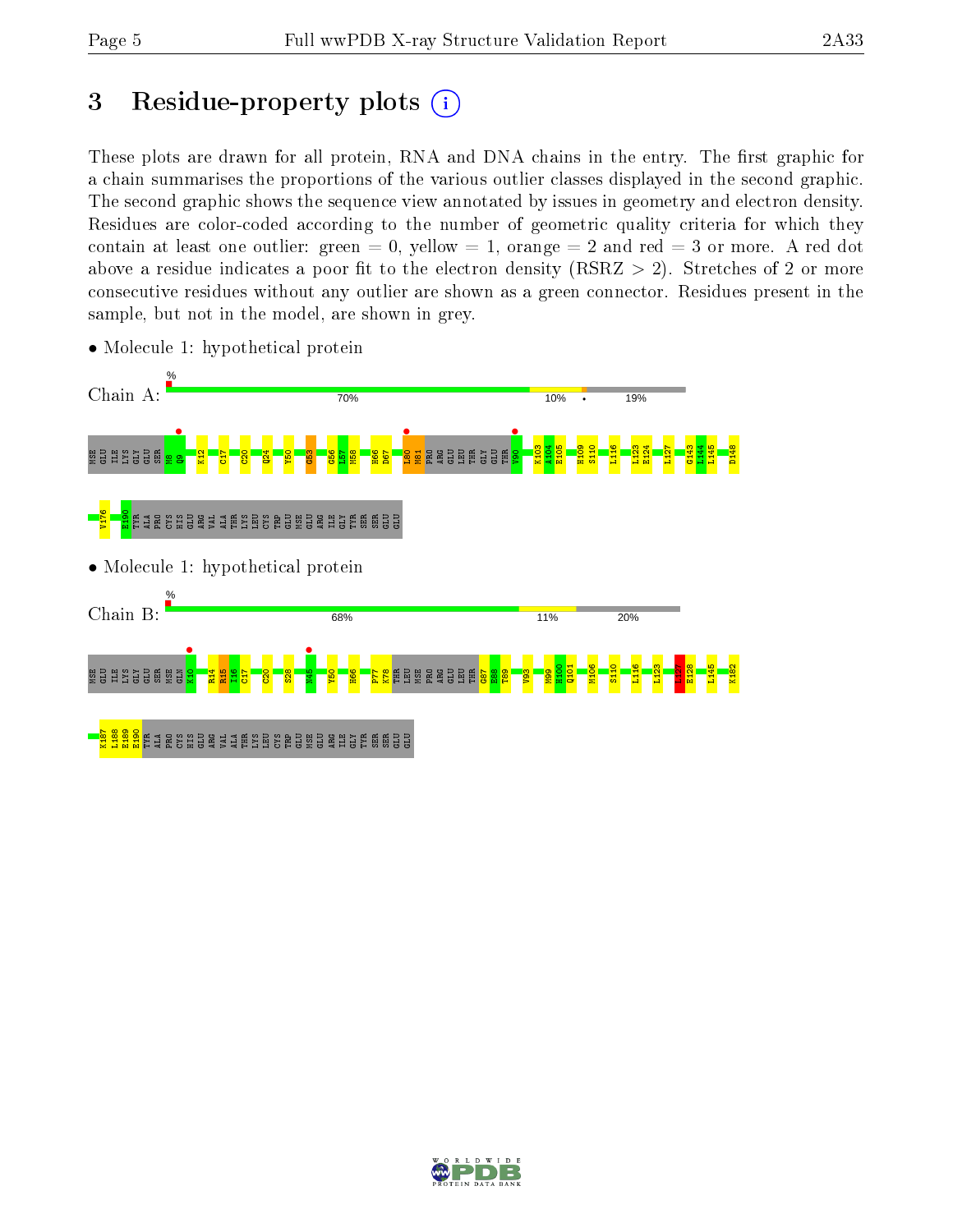# 4 Data and refinement statistics  $(i)$

| Property                                                         | Value                                                     | Source     |
|------------------------------------------------------------------|-----------------------------------------------------------|------------|
| Space group                                                      | P 21 21 21                                                | Depositor  |
| Cell constants                                                   | $66.77\overline{\text{A}}$<br>$53.40\text{\AA}$<br>98.64Å |            |
| a, b, c, $\alpha$ , $\beta$ , $\gamma$                           | $90.00^{\circ}$<br>$90.00^\circ$<br>$90.00^\circ$         | Depositor  |
| Resolution $(A)$                                                 | $46.98 - 1.95$                                            | Depositor  |
|                                                                  | $46.96 = 1.95$                                            | <b>EDS</b> |
| % Data completeness                                              | 99.8 (46.98-1.95)                                         | Depositor  |
| (in resolution range)                                            | 99.8 (46.96-1.95)                                         | <b>EDS</b> |
| $R_{merge}$                                                      | 0.10                                                      | Depositor  |
| $\mathrm{R}_{sym}$                                               | (Not available)                                           | Depositor  |
| $\langle I/\sigma(I) \rangle^{-1}$                               | $2.26$ (at 1.95Å)                                         | Xtriage    |
| Refinement program                                               | REFMAC refmac 5.2.0005                                    | Depositor  |
| $R, R_{free}$                                                    | 0.181<br>0.234<br>$\sim$                                  | Depositor  |
|                                                                  | 0.192,<br>0.238                                           | DCC        |
| $\mathcal{R}_{free}$ test set                                    | $1336$ reflections $(5.07\%)$                             | wwPDB-VP   |
| Wilson B-factor $(A^2)$                                          | 27.8                                                      | Xtriage    |
| Anisotropy                                                       | 0.009                                                     | Xtriage    |
| Bulk solvent $k_{sol}(\text{e}/\text{A}^3), B_{sol}(\text{A}^2)$ | 0.34, 47.0                                                | <b>EDS</b> |
| L-test for $\mathrm{twinning}^2$                                 | $< L >$ = 0.50, $< L2$ > = 0.33                           | Xtriage    |
| Estimated twinning fraction                                      | No twinning to report.                                    | Xtriage    |
| $F_o, F_c$ correlation                                           | 0.95                                                      | <b>EDS</b> |
| Total number of atoms                                            | 2869                                                      | wwPDB-VP   |
| Average B, all atoms $(A^2)$                                     | 29.0                                                      | wwPDB-VP   |

Xtriage's analysis on translational NCS is as follows: The largest off-origin peak in the Patterson function is  $7.48\%$  of the height of the origin peak. No significant pseudotranslation is detected.

<sup>&</sup>lt;sup>2</sup>Theoretical values of  $\langle |L| \rangle$ ,  $\langle L^2 \rangle$  for acentric reflections are 0.5, 0.333 respectively for untwinned datasets, and 0.375, 0.2 for perfectly twinned datasets.



<span id="page-5-1"></span><span id="page-5-0"></span><sup>1</sup> Intensities estimated from amplitudes.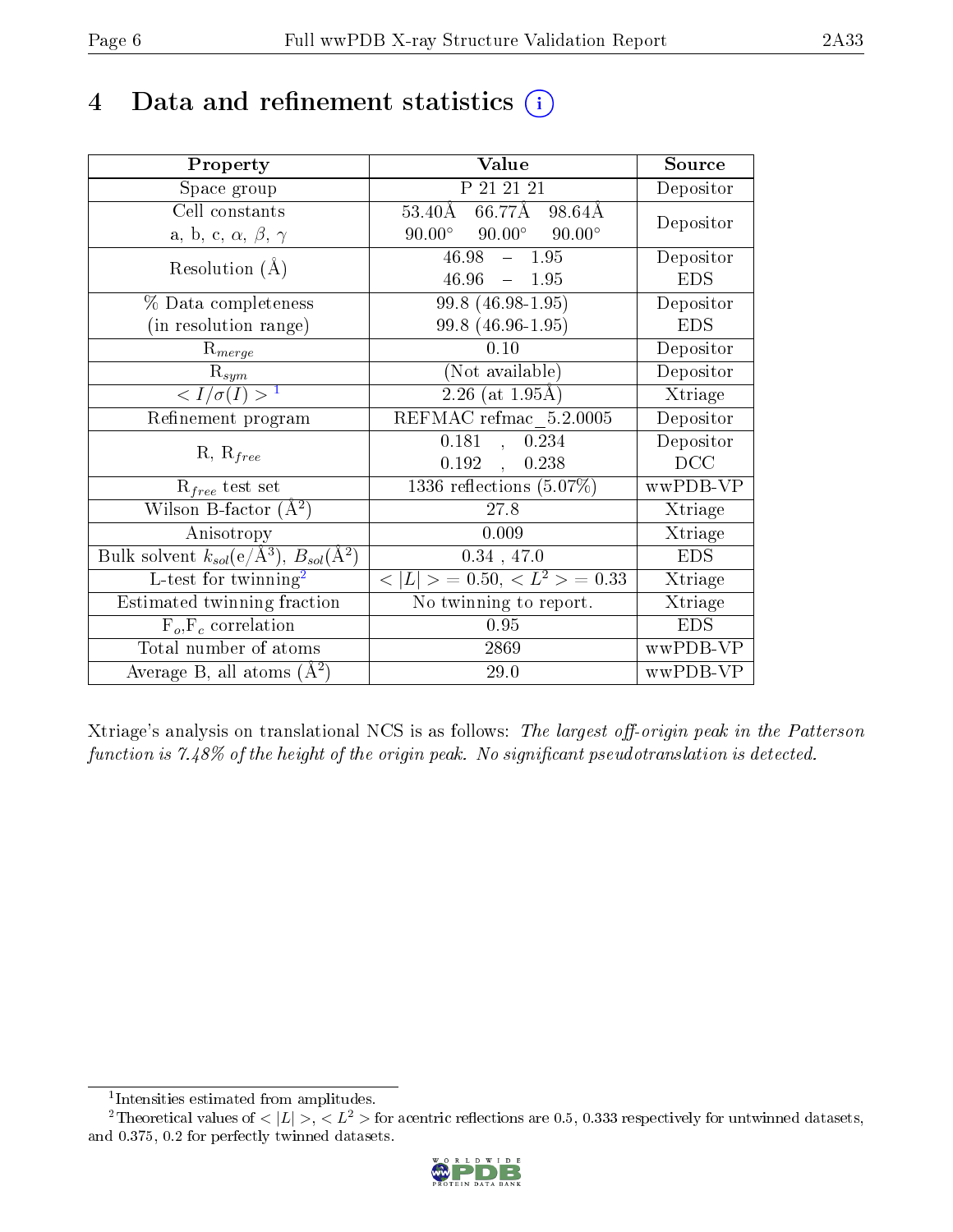# 5 Model quality  $(i)$

### 5.1 Standard geometry  $(i)$

Bond lengths and bond angles in the following residue types are not validated in this section: MG, SO4

The Z score for a bond length (or angle) is the number of standard deviations the observed value is removed from the expected value. A bond length (or angle) with  $|Z| > 5$  is considered an outlier worth inspection. RMSZ is the root-mean-square of all Z scores of the bond lengths (or angles).

|     | Chain |      | Bond lengths        | Bond angles |                     |  |
|-----|-------|------|---------------------|-------------|---------------------|--|
| Mol |       | RMSZ | $\# Z >5$           | RMSZ        | $\# Z  > 5$         |  |
|     |       | 0.96 | 0/1344              | 0.82        | 0/1802              |  |
|     |       | 0.93 | $1/1325(0.1\%)$     | 0.85        | $2/1779(0.1\%)$     |  |
| AH  |       | 0.95 | $(0.0\%)$<br>1/2669 | 0.84        | $(0.1\%)$<br>2/3581 |  |

Chiral center outliers are detected by calculating the chiral volume of a chiral center and verifying if the center is modelled as a planar moiety or with the opposite hand.A planarity outlier is detected by checking planarity of atoms in a peptide group, atoms in a mainchain group or atoms of a sidechain that are expected to be planar.

|  | Mol   Chain   $\#\text{Chirality outliers}$   $\#\text{Planarity outliers}$ |
|--|-----------------------------------------------------------------------------|
|  |                                                                             |
|  |                                                                             |
|  |                                                                             |

All (1) bond length outliers are listed below:

|  |  |                                | $\mid$ Mol $\mid$ Chain $\mid$ Res $\mid$ Type $\mid$ Atoms $\mid$ Z $\mid$ Observed(A) $\mid$ Ideal(A) |  |
|--|--|--------------------------------|---------------------------------------------------------------------------------------------------------|--|
|  |  | MSE $\vert$ CB-CG $\vert$ 5.52 | 1.69                                                                                                    |  |

All (2) bond angle outliers are listed below:

| $\text{Mol}$ | $\mid$ Chain $\mid$ Res $\mid$ Type |     | Atoms                              |         | Observed( $^{\circ}$ )   Ideal( $^{\circ}$ ) |        |
|--------------|-------------------------------------|-----|------------------------------------|---------|----------------------------------------------|--------|
|              |                                     | 197 | LEU $\vert$ CA-CB-CG $\vert$ -8.99 |         | 94.61                                        | 115.30 |
|              |                                     |     | $MSE$   $CB-CG-SE$                 | $-6.09$ | 94.44                                        |        |

There are no chirality outliers.

All (2) planarity outliers are listed below:

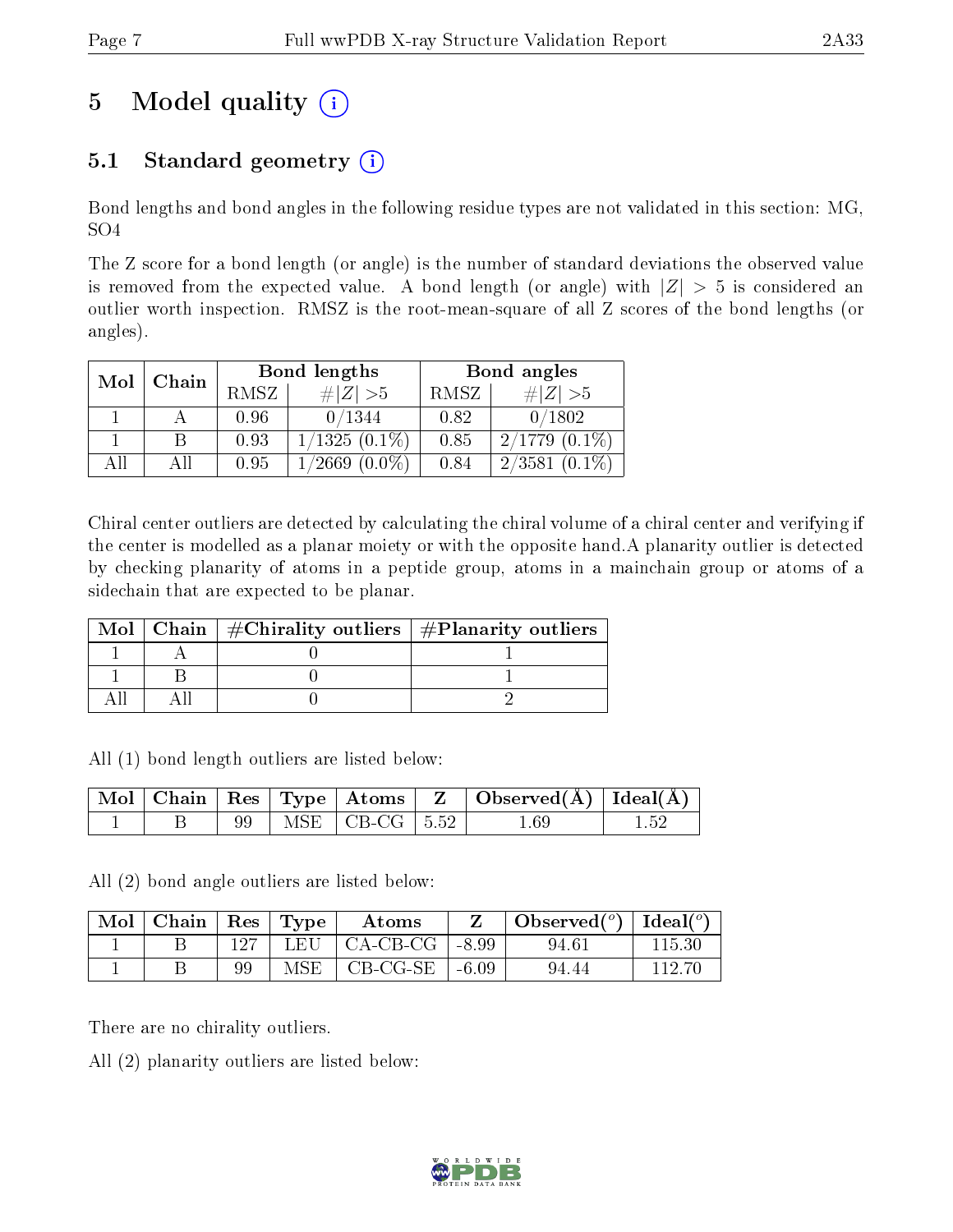| $Mol$   Chain | Res |       | Type   Group |
|---------------|-----|-------|--------------|
|               | 53  | GLY - | Peptide      |
|               | 189 | -GLU  | Peptide      |

### $5.2$  Too-close contacts  $(i)$

In the following table, the Non-H and H(model) columns list the number of non-hydrogen atoms and hydrogen atoms in the chain respectively. The H(added) column lists the number of hydrogen atoms added and optimized by MolProbity. The Clashes column lists the number of clashes within the asymmetric unit, whereas Symm-Clashes lists symmetry related clashes.

|   |      | Mol   Chain   Non-H   H(model)   H(added) |      |    | $Class   Symm-Class$ |
|---|------|-------------------------------------------|------|----|----------------------|
| A | 1328 |                                           | 1351 | 19 |                      |
|   | 1308 |                                           | 1323 | 20 |                      |
|   |      |                                           |      |    |                      |
|   |      |                                           |      |    |                      |
|   |      |                                           |      |    |                      |
|   | 104  |                                           |      |    |                      |
|   | 118  |                                           |      |    |                      |
|   | 2869 |                                           | 2674 | 3. |                      |

The all-atom clashscore is defined as the number of clashes found per 1000 atoms (including hydrogen atoms). The all-atom clashscore for this structure is 6.

All (34) close contacts within the same asymmetric unit are listed below, sorted by their clash magnitude.

| $Atom-1$            | Atom-2              | Interatomic    | Clash         |  |
|---------------------|---------------------|----------------|---------------|--|
|                     |                     | distance $(A)$ | overlap $(A)$ |  |
| 1:A:123:LEU:HD23    | 1:B:127:LEU:HD22    | 1.70           | 0.74          |  |
| 1:A:12:LYS:HE3      | 4: A:673: HOH:O     | 1.90           | 0.71          |  |
| 1: A:20: CYS:SG     | 4:A:670:HOH:O       | 2.52           | 0.66          |  |
| 1: B:87: GLY:N      | 4:B:805:HOH:O       | 2.30           | 0.63          |  |
| 1:A:20:CYS:HB3      | 1: A: 116: LEU: HB2 | 1.81           | 0.63          |  |
| 1:B:188:LEU:O       | 1:B:190:GLU:HB2     | 1.99           | 0.62          |  |
| 1:A:123:LEU:HD23    | 1:B:127:LEU:CD2     | 2.30           | 0.61          |  |
| 1: A: 105: GLU: OE1 | 1: A:109: HIS: HE1  | 1.84           | 0.59          |  |
| 1: A: 124: GLU: HG3 | 1:B:128:GLU:HA      | 1.83           | 0.59          |  |
| 1: A: 103: LYS: NZ  | 1:A:124:GLU:OE2     | 2.36           | 0.58          |  |
| 1:B:15:ARG:HB2      | 1:B:15:ARG:HH11     | 1.68           | 0.58          |  |
| 1: A: 103: LYS: NZ  | 1:B:128:GLU:OE2     | 2.37           | 0.57          |  |
| 1:B:66:HIS:HD2      | 4:B:787:HOH:O       | 1.86           | 0.57          |  |
| 1:B:17:CYS:SG       | 1: B: 106: MSE: HE2 | 2.46           | 0.56          |  |
| 1:A:127:LEU:HD21    | 1:B:123:LEU:HD23    | 1.89           | 0.53          |  |

Continued on next page...

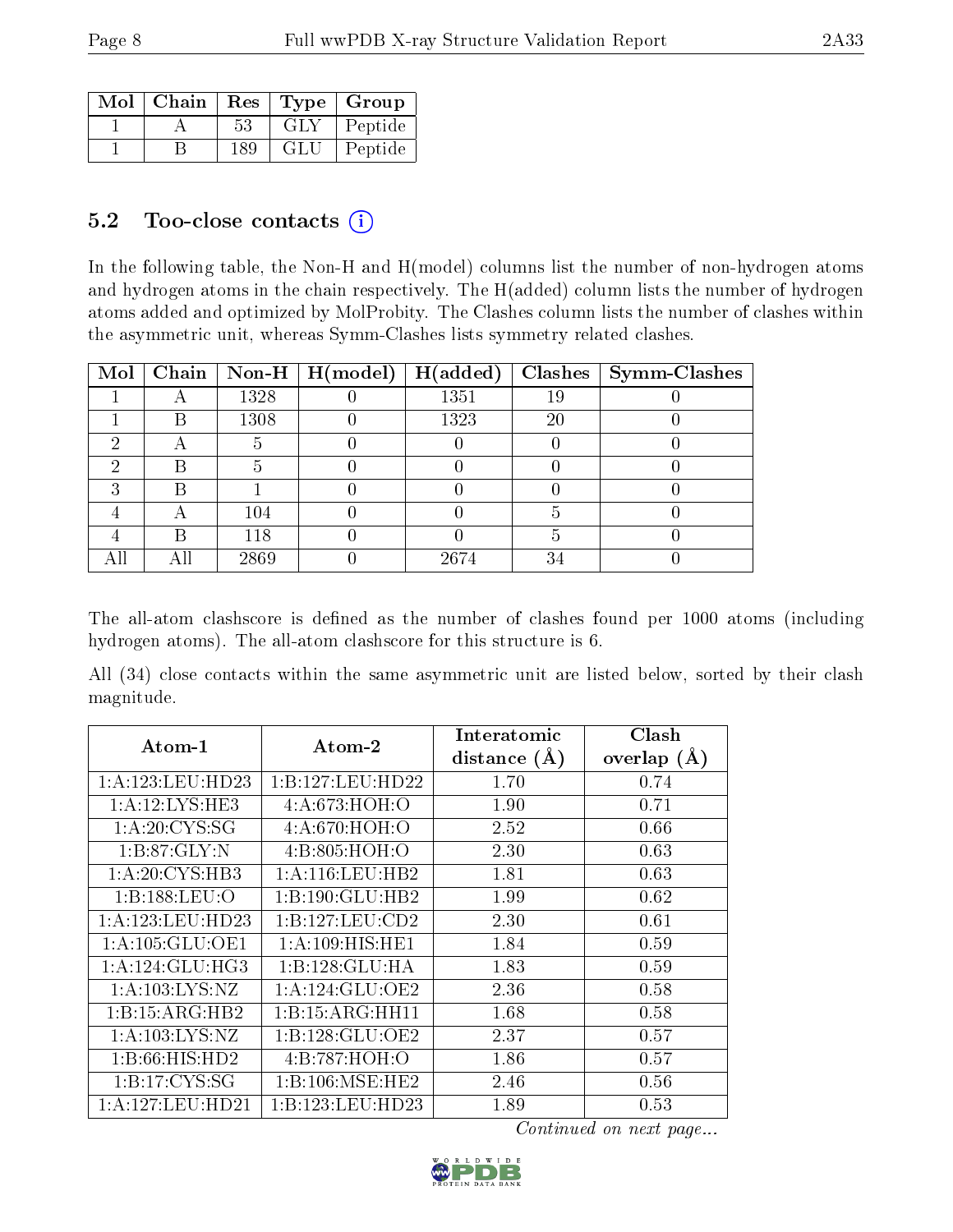| Atom-1                         | Atom-2             | Interatomic    | Clash         |
|--------------------------------|--------------------|----------------|---------------|
|                                |                    | distance $(A)$ | overlap $(A)$ |
| 1:B:101:GLN:HA                 | 1:B:101:GLN:OE1    | 2.10           | 0.52          |
| 1:A:148:ASP:HB3                | 4:A:662:HOH:O      | 2.10           | 0.51          |
| 1:B:77:PRO:O                   | 1:B:78:LYS:HB2     | 2.11           | 0.51          |
| 1: A:80: LEU:O                 | 1: A:81: MSE:HB2   | 2.10           | 0.50          |
| 1:B:20:CYS:HB3                 | 1:B:116:LEU:HB2    | 1.94           | 0.49          |
| 1:B:182:LYS:HE3                | 4: B:808: HOH:O    | 2.14           | 0.47          |
| 1: A:143: GLY:HA2              | 1:A:176:VAL:O      | 2.15           | 0.47          |
| 1: A: 103: LYS: CE             | 1: A:124: GLU:OE2  | 2.63           | 0.46          |
| 1: A:24: GLN: HG2              | 1: A:56: GLY:HA2   | 1.98           | 0.45          |
| 1: A:67:ASP:OD2                | 4:A:650:HOH:O      | 2.21           | 0.45          |
| 1:B:14:ARG:HE                  | 1:B:15:ARG:HH22    | 1.63           | 0.45          |
| 1:B:187:LYS:O                  | 1:B:190:GLU:HA     | 2.17           | 0.45          |
| 1:A:17:CYS:HB2                 | 1: A:110: SER:OG   | 2.17           | 0.45          |
| $1: A:66: HIS: H\overline{D2}$ | 4:A:634:HOH:O      | 2.00           | 0.43          |
| 1: B:87: GLY:N                 | 4: B:806:HOH:O     | 2.52           | 0.42          |
| 1: A:53: GLY:H                 | 1: A:58: MSE:HE2   | 1.84           | 0.41          |
| 1: B:89: THR:HB                | 1: B:93: VAL: HG22 | 2.02           | 0.41          |
| 1:B:182:LYS:NZ                 | 4:B:808:HOH:O      | 2.54           | 0.41          |
| 1: B: 17: CYS: HB2             | 1: B: 110: SER: OG | 2.21           | 0.40          |

Continued from previous page...

There are no symmetry-related clashes.

### 5.3 Torsion angles (i)

#### 5.3.1 Protein backbone (i)

In the following table, the Percentiles column shows the percent Ramachandran outliers of the chain as a percentile score with respect to all X-ray entries followed by that with respect to entries of similar resolution.

The Analysed column shows the number of residues for which the backbone conformation was analysed, and the total number of residues.

| Mol | Chain | Analysed                       | Favoured |  | Allowed   Outliers   Percentiles |
|-----|-------|--------------------------------|----------|--|----------------------------------|
|     |       | $171/215(80\%)$   171 (100\%)  |          |  |                                  |
|     |       | $169/215(79%)$   169 (100%)    |          |  | $\mid$ 100 $\mid$ 100 $\mid$     |
| All | All   | $340/430$ (79\%)   340 (100\%) |          |  | $\mid$ 100 $\mid$ 100 $\mid$     |

There are no Ramachandran outliers to report.

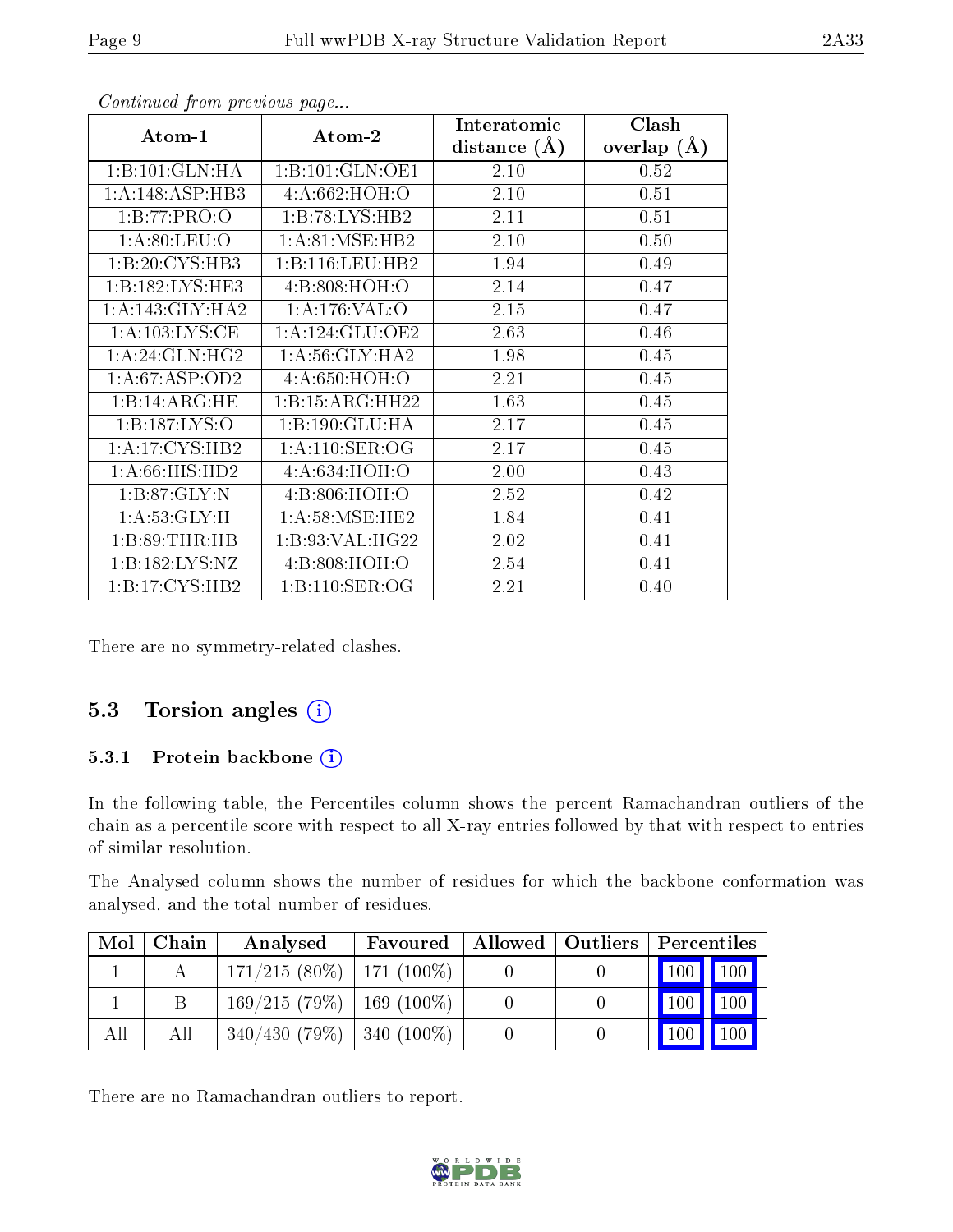#### 5.3.2 Protein sidechains  $(i)$

In the following table, the Percentiles column shows the percent sidechain outliers of the chain as a percentile score with respect to all X-ray entries followed by that with respect to entries of similar resolution.

The Analysed column shows the number of residues for which the sidechain conformation was analysed, and the total number of residues.

| Mol | Chain | Analysed        | Rotameric   Outliers |          | Percentiles |  |  |
|-----|-------|-----------------|----------------------|----------|-------------|--|--|
|     |       | $142/170(84\%)$ | 138 (97%)            | $4(3\%)$ | 33<br>43    |  |  |
|     |       | $139/170(82\%)$ | 134 $(96\%)$         | 5(4%)    | 23<br>35    |  |  |
| All | All   | 281/340(83%)    | 272 (97\%)           | $9(3\%)$ | 27<br>-39   |  |  |

All (9) residues with a non-rotameric sidechain are listed below:

| Mol | Chain | Res | Type       |
|-----|-------|-----|------------|
|     | A     | 50  | <b>TYR</b> |
| 1   | A     | 80  | LEU        |
| 1   | A     | 81  | MSE        |
| 1   | А     | 145 | LEU        |
| 1   | B     | 15  | $\rm{ARG}$ |
| 1   | B     | 28  | SER        |
|     | R     | 50  | TYR        |
| 1   | В     | 127 | LEU        |
|     |       | 145 | LEU        |

Some sidechains can be flipped to improve hydrogen bonding and reduce clashes. All (6) such sidechains are listed below:

| Mol | Chain | Res | <b>Type</b> |
|-----|-------|-----|-------------|
|     |       | 66  | <b>HIS</b>  |
|     |       | 109 | HIS         |
|     |       | 134 | <b>GLN</b>  |
|     | R     | 39  | <b>ASN</b>  |
|     |       | 45  | <b>ASN</b>  |
|     |       | 134 | GLN         |

#### $5.3.3$  RNA  $(i)$

There are no RNA molecules in this entry.

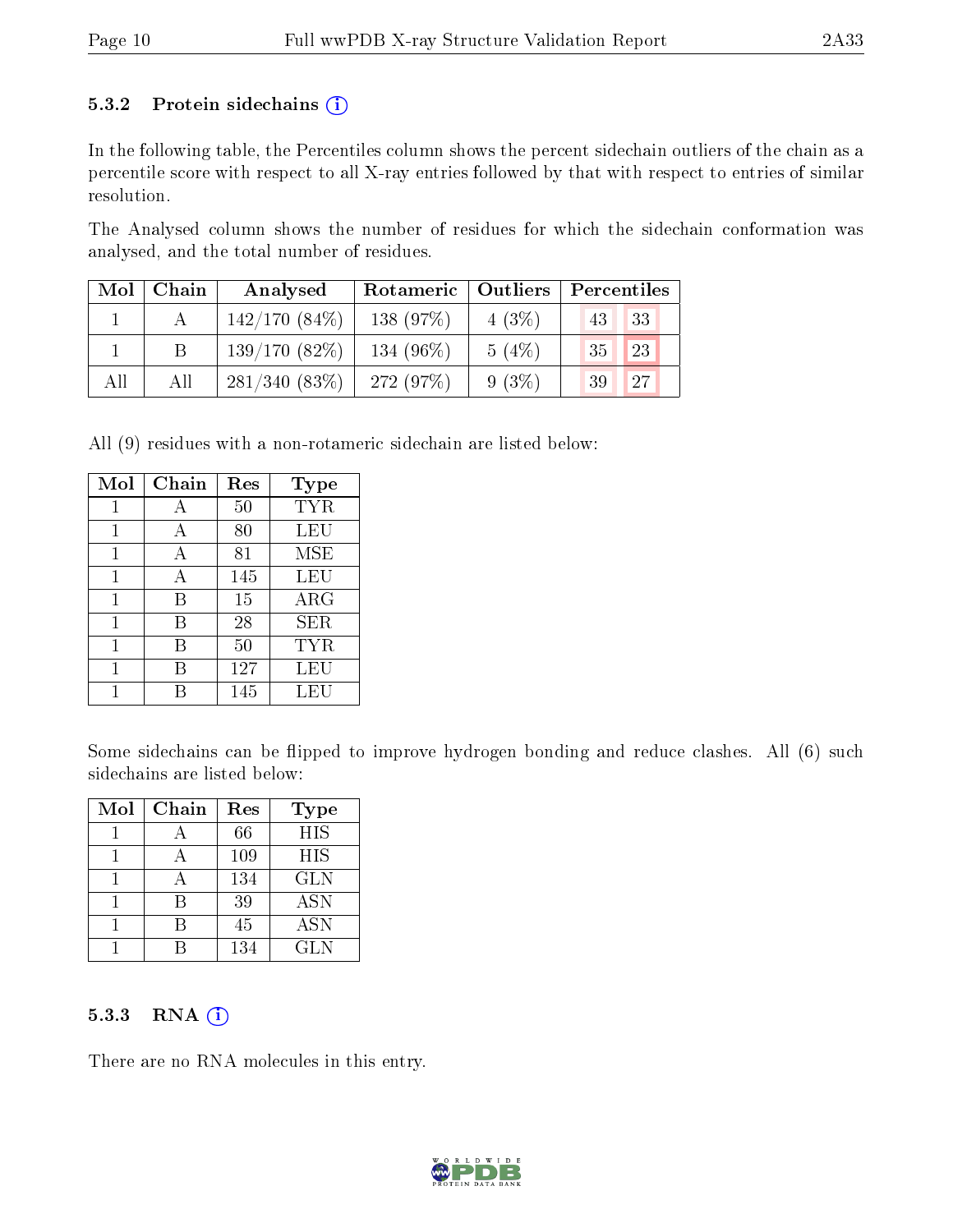#### 5.4 Non-standard residues in protein, DNA, RNA chains (i)

There are no non-standard protein/DNA/RNA residues in this entry.

#### 5.5 Carbohydrates (i)

There are no carbohydrates in this entry.

### 5.6 Ligand geometry  $(i)$

Of 3 ligands modelled in this entry, 1 is monoatomic - leaving 2 for Mogul analysis.

In the following table, the Counts columns list the number of bonds (or angles) for which Mogul statistics could be retrieved, the number of bonds (or angles) that are observed in the model and the number of bonds (or angles) that are dened in the Chemical Component Dictionary. The Link column lists molecule types, if any, to which the group is linked. The Z score for a bond length (or angle) is the number of standard deviations the observed value is removed from the expected value. A bond length (or angle) with  $|Z| > 2$  is considered an outlier worth inspection. RMSZ is the root-mean-square of all Z scores of the bond lengths (or angles).

| Mol<br>Type |     | Res<br>Chain |     | Bond lengths             |         |      | Bond angles      |        |      |   |
|-------------|-----|--------------|-----|--------------------------|---------|------|------------------|--------|------|---|
|             |     |              |     | Link                     | Counts- | RMSZ | # Z <br>$\Omega$ | Counts | RMSZ | # |
|             | SO4 |              | 600 | $\sim$                   | 4.4.4   | 0.26 |                  | 6.6.6  | 0.49 |   |
|             | SO4 |              | 500 | $\overline{\phantom{a}}$ | 4.4.4   | 0.37 |                  | 6.6.6  | 0.74 |   |

There are no bond length outliers.

There are no bond angle outliers.

There are no chirality outliers.

There are no torsion outliers.

There are no ring outliers.

No monomer is involved in short contacts.

#### 5.7 [O](https://www.wwpdb.org/validation/2017/XrayValidationReportHelp#nonstandard_residues_and_ligands)ther polymers  $(i)$

There are no such residues in this entry.

### 5.8 Polymer linkage issues  $(i)$

There are no chain breaks in this entry.

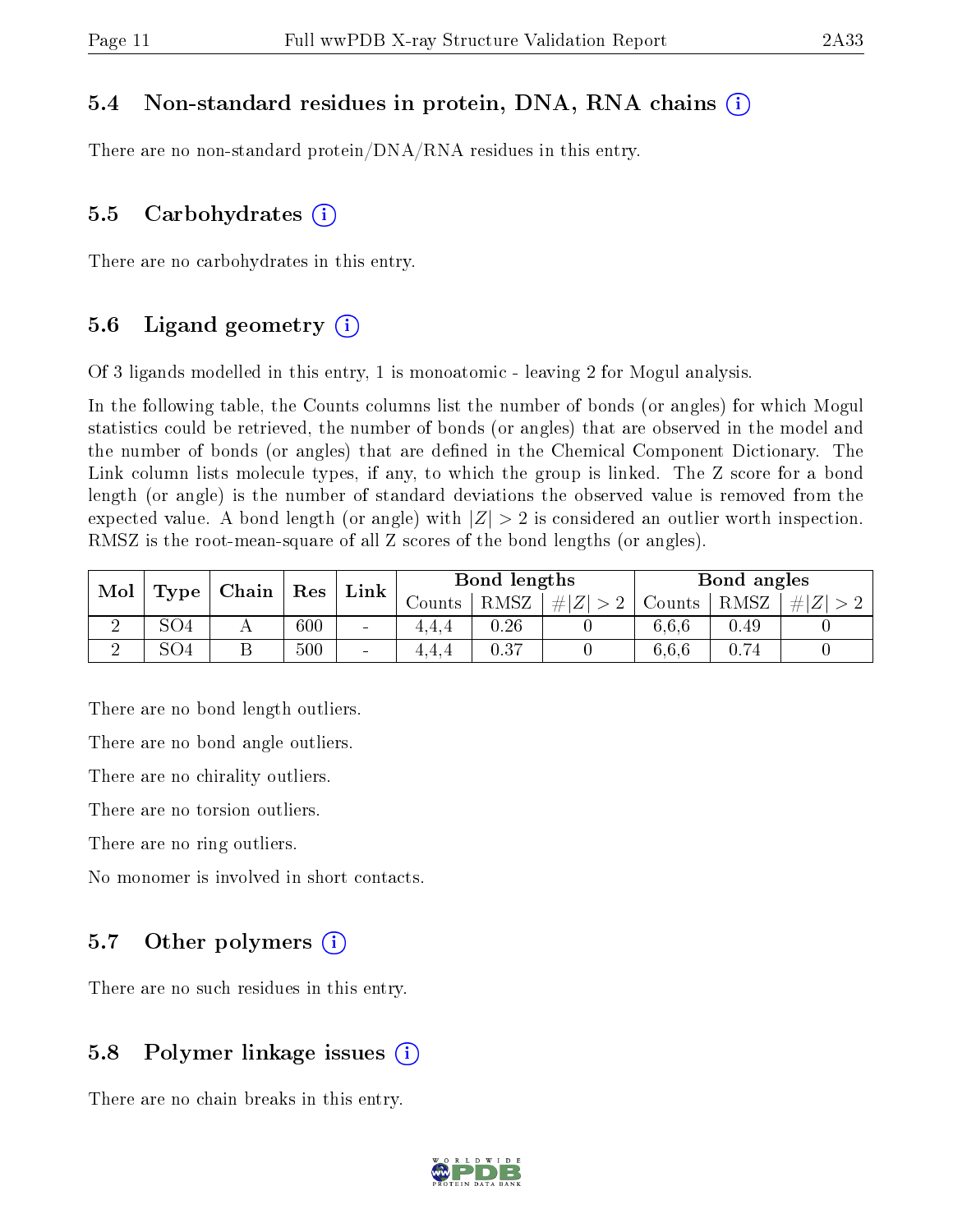# 6 Fit of model and data  $\left( \cdot \right)$

## 6.1 Protein, DNA and RNA chains (i)

In the following table, the column labelled  $#RSRZ>2'$  contains the number (and percentage) of RSRZ outliers, followed by percent RSRZ outliers for the chain as percentile scores relative to all X-ray entries and entries of similar resolution. The OWAB column contains the minimum, median,  $95<sup>th</sup>$  percentile and maximum values of the occupancy-weighted average B-factor per residue. The column labelled  $Q< 0.9$  lists the number of (and percentage) of residues with an average occupancy less than 0.9.

| Mol | Chain | Analysed     | ${ <\hspace{-1.5pt}{\mathrm{RSRZ}} \hspace{-1.5pt}>}$ | $\#\text{RSRZ}\text{>2}$ |             | $OWAB(A^2)$    | $\rm Q\textcolor{black}{<}0.9$ |
|-----|-------|--------------|-------------------------------------------------------|--------------------------|-------------|----------------|--------------------------------|
|     |       | 170/215(79%) | $-0.09$                                               | $3(1\%)$ 68              | $\sqrt{76}$ | 17, 26, 41, 67 |                                |
|     |       | 170/215(79%) | $-0.04$                                               | $2(1\%)$ 79              | 84          | 16, 26, 41, 60 |                                |
| All | All   | 340/430(79%) | $-0.06$                                               | <b>73</b> 81<br>$5(1\%)$ |             | 16, 26, 41, 67 |                                |

All (5) RSRZ outliers are listed below:

| Mol | Chain | Res | <b>Type</b> | <b>RSRZ</b> |
|-----|-------|-----|-------------|-------------|
|     |       |     | <b>GLN</b>  | 2.5         |
|     |       | 45  | <b>ASN</b>  | 2.3         |
|     |       | 80  | LEU         | 2.2         |
|     |       | 10  | <b>LYS</b>  | 2.1         |
|     |       | 90  |             | 20          |

### 6.2 Non-standard residues in protein, DNA, RNA chains  $(i)$

There are no non-standard protein/DNA/RNA residues in this entry.

### 6.3 Carbohydrates (i)

There are no carbohydrates in this entry.

### 6.4 Ligands  $(i)$

In the following table, the Atoms column lists the number of modelled atoms in the group and the number defined in the chemical component dictionary. The B-factors column lists the minimum, median,  $95<sup>th</sup>$  percentile and maximum values of B factors of atoms in the group. The column labelled  $Q< 0.9$  lists the number of atoms with occupancy less than 0.9.